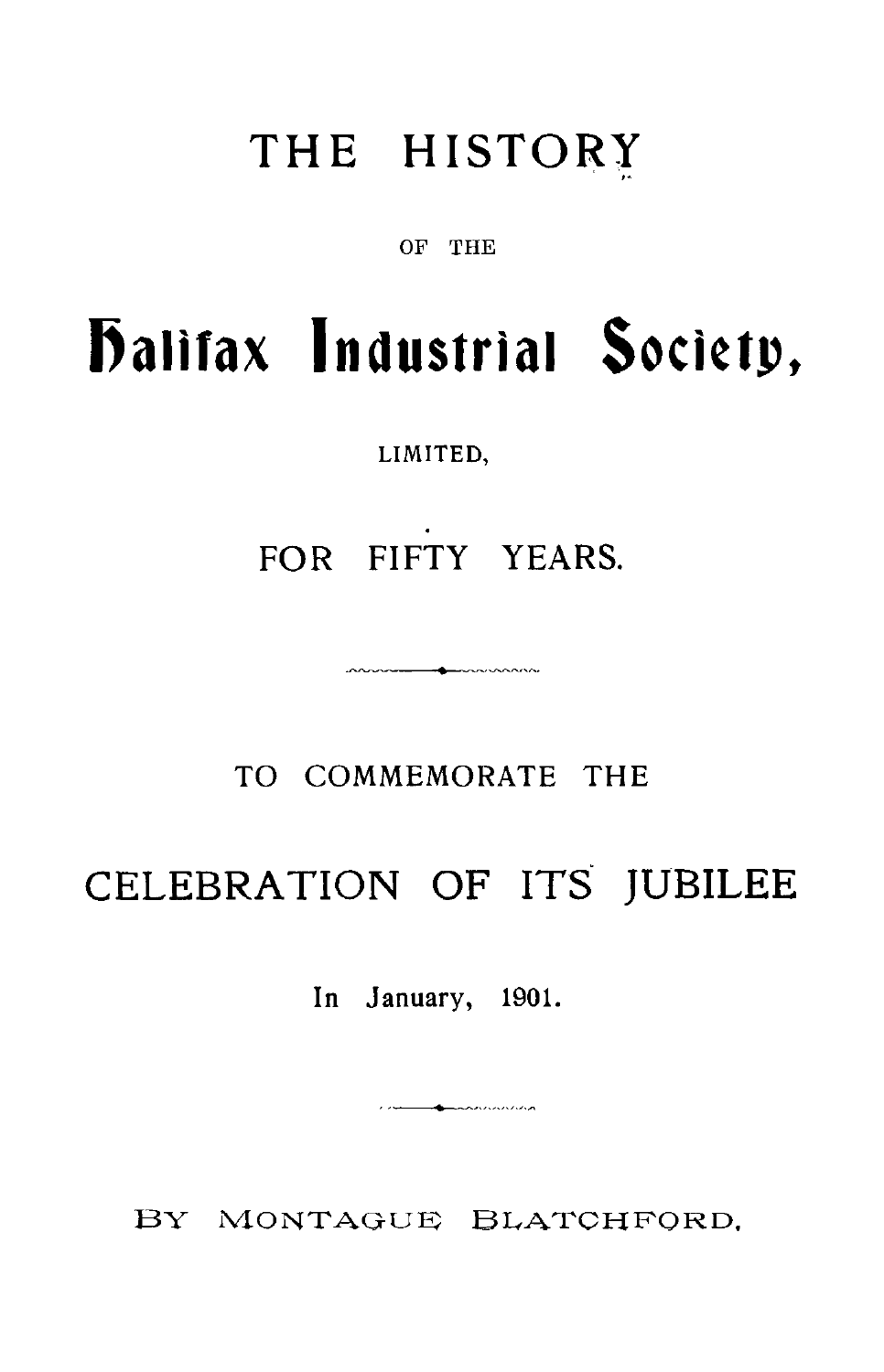#### PREFACE.

ALTHOUGH this little history has occupied four-fifths of my working hours since midsummer, and I have had the willing assistance of Mr. Edmund Wood, the president of the Society ; Mr Handel Tetlaw, the secretary; and Messrs. James Parker, E. Gaukroger, Jas. Haigh, W. Thompson, and T. Illingworth, the other members of the history committee ; of Messrs. John Shillito, Joseph Thorpe, John Shaw, and many other old officials, not forgetting the voluminous recollections of Mr. Leonard Storey; I am not entirely satisfied, even now, that justice has been done to the subject. For fifty years is a long time, and when I mention that the ninety-nine half-yearly balance sheets alone could hardly be squeezed into eight volumes, each the size of this, you will see at once what has been the main difficulty: that of deciding what could best be left out.

My entire ignorance of the history of the Society, and of almost all the men who have made that history, is not such a drawback as some might suppose, as it not only compelled me to learn the history for myself, but enabled me to do so without that bias or prejudice which a writer with a personal interest in the subject might have been tempted to display. Knowing nothing of the subject, I have had to rely upon the written records available, and have, for nearly six months, literally wallowed in minute books, ledgers, deeds, old letters, balance sheets, and newspaper reports, aided by the recollections of the old members who have been so willing to assist ; and I have not admitted anything that, in my judgment, the written records of the Society fail to support.

My instructions were to present, as far as possible, a chatty history, in narrative form, and those instructions I have done my best to carry out. Being also limited as to space, I have endeavoured to give the essence of the history, rather than a complete and detailed record of mere facts, names, and figures, which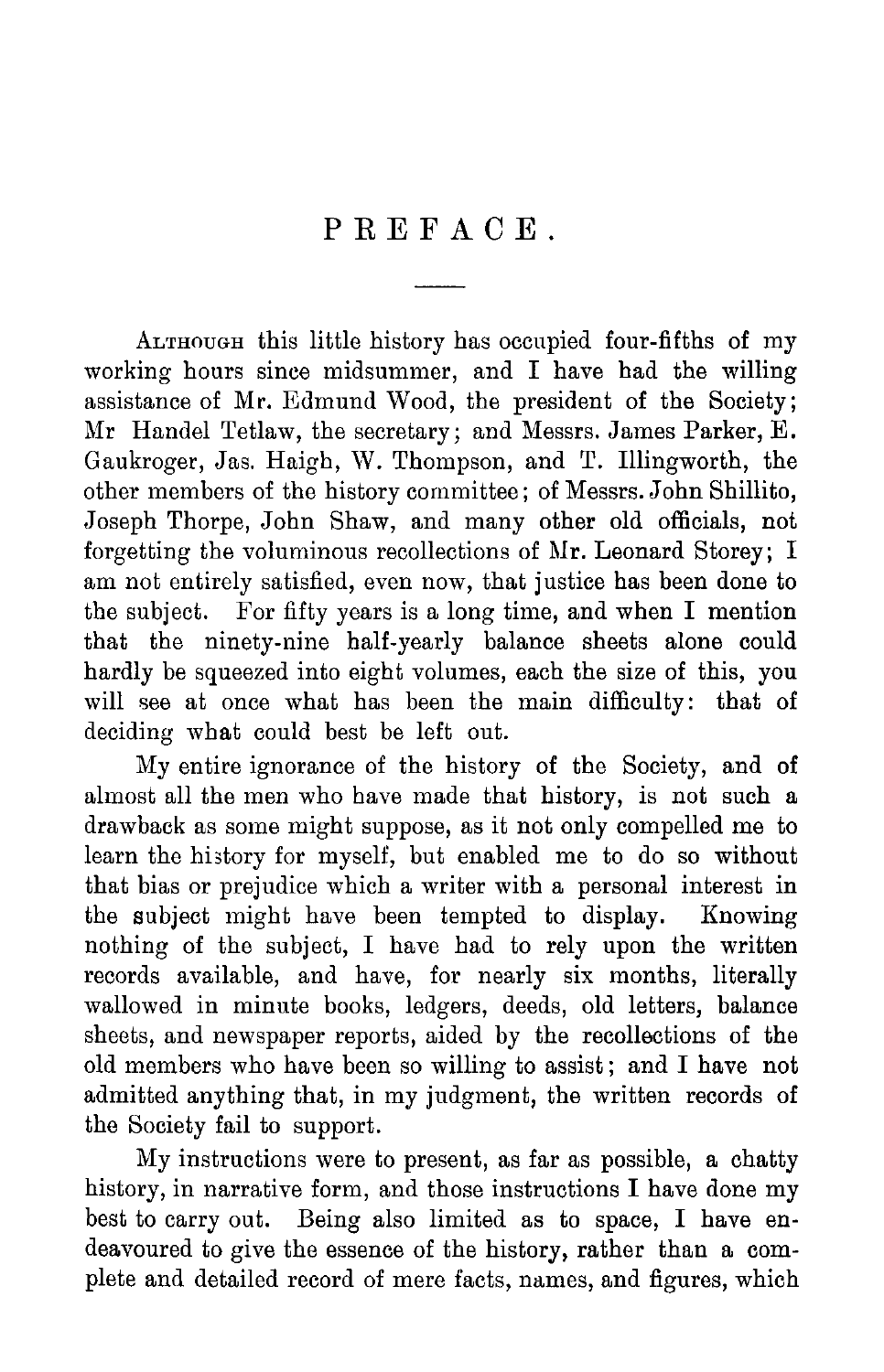8<br>
Feface.<br> **Example 3**<br> **Example 3**<br> **Example 3**<br> **Example 3**<br> **Example 3**<br> **Example 3**<br> **Example 4**<br> **Example 4**<br> **Example 4**<br> **Example 4**<br> **Example 4**<br> **Example 4**<br> **Example 4**<br> **Example 4**<br> **Example 4**<br> **Example 4**<br> **E** I fear would have made but dreary reading even to enthusiastic co-operators. Consequently there are no names mentioned that the facts did not call for, and, though there are very few figures, I believe none have been omitted that are necessary to a clear understanding of the great financial fluctuations the Society has experienced.

It would have been easily possible to fill the space with personal reminiscences of the hundreds of men who have played active parts, in official positions, for longer or shorter periods ; but this is the history of the Society, rather than of its prominent members. And though there are probably scarcely more than a score of men who have cut their names deep on the Board Room table, in the past fifty years ; a list of the presidents, secretaries, and directors for the greater part of that period, will be found at the end of the book, by those who take an interest in details.

I cannot conclude these personal remarks without thanking the jubilee committee for the compliment they paid me in placing this commission in the hands of such a wild, visionary, revolutionary person as I am—I hope erroneously —supposed to be. Had I written this book on my own responsibility, it might have contained some expressions of opinion that under the present circumstances are better omitted ; for while the committee have given me almost complete freedom, I have felt that the members of the Society would hold them responsible for the views expressed, and have endeavoured to tell all the truth without offending even the prejudices of the comparatively few people who see offence where none is intended. And, though I am conscious the task might have been better done, I have at least tried to be honest and helpful; for if I must confess to having commenced the task with a feeling of indifference, I conclude it with one of sympathy and respect for the men who have, by patience and industry, achieved so much ; and will, in the coming century, achieve so much more.

M. BLATCHFORD.

Halifax, November, 1900.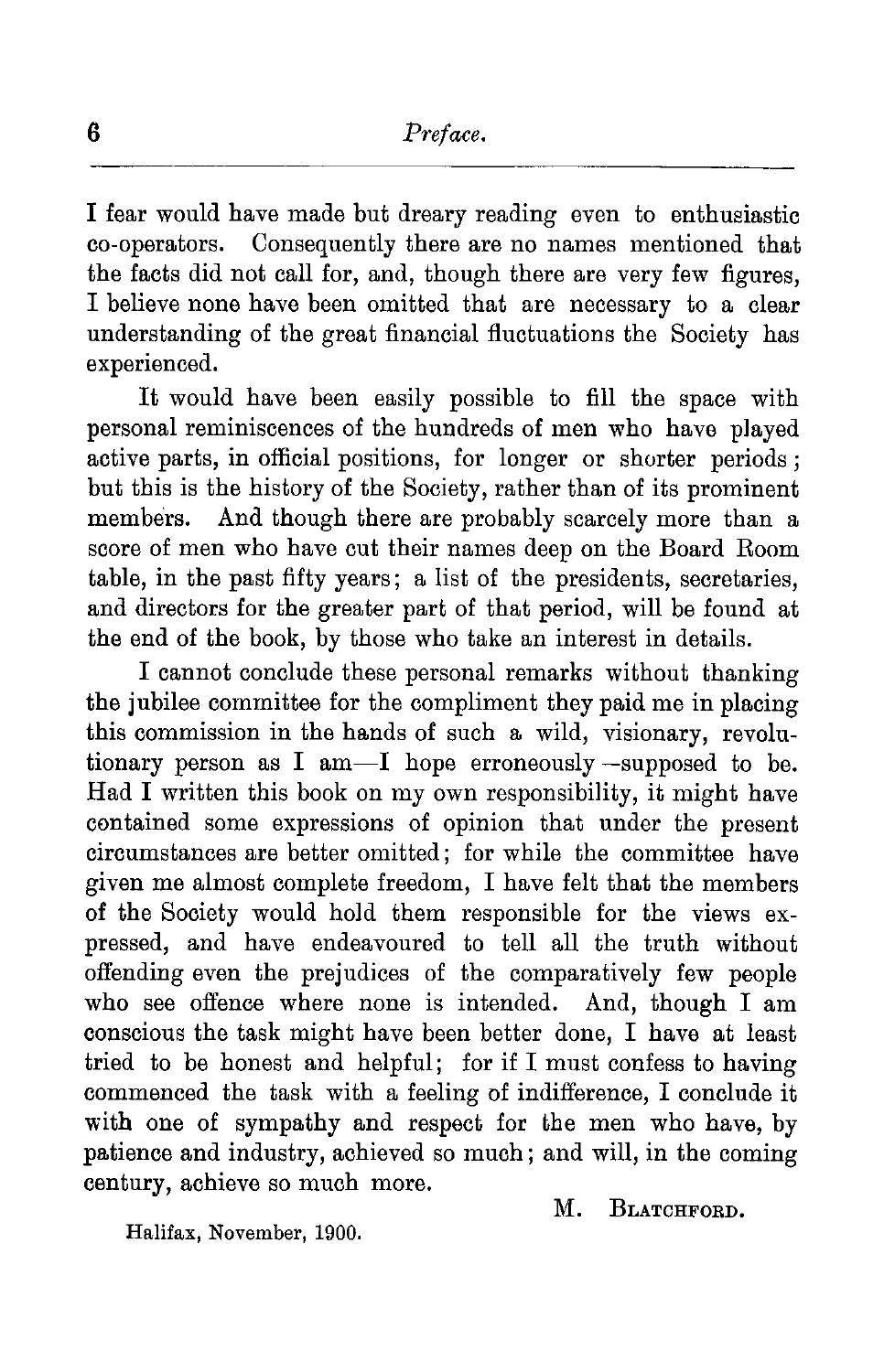

# Halifax and its History.

#### CHAPTER I.



AL IF A X is not only one of the most thriving of the manufacturing towns of the West Riding, but also, from its situation, one of the healthiest and most picturesque in the Northern district. It is not a very ancient town, nor has it much to boast of in the way

of striking historical associations ; having grown slowly and quietly from a cluster of houses, round its old Parish Church situated at the foot of what was, in the memory of men still living, a green and well-wooded hill—until it has spread, through the industry of its inhabitants, over the hills to the North, South, and West, in a network of very steep and rather narrow streets, punctuated with towers, steeples, and innumerable factory chimneys. The good old town, as its inhabitants, without any particular reason, persist in calling it, owes its picturesqueness to the hills it is built on, for it is an exceedingly hilly town, and indeed, some authorities contend that its very name denotes that it is the home of the " hilly folks," in which they are no doubt as near the truth as the other authorities who maintain that this contention is sheer nonsense.

It could not be seriously said that Halifax, or indeed any manufacturing town, is, or could be pretty, though there are times— as on a sunny day, when the atmosphere has been washed by heavy rain, or on a clear dark night, when a thousand lamps are twinkling on the hillsides—when Halifax has a picturesque charm, compared with which, most of the manufacturing towns of Lancashire, and even Yorkshire, look dismal beyond description.

The Halifax of to-day is a vastly different place from the Halifax of a hundred years ago, for what was in those days its extreme Western edge, is now in the centre of the town. Even one generation has seen vast alterations in its architectural features, whole streets having been swept away, and their old, quaint but inconvenient buildings replaced by others more adapted for modern commercial persuits; while the old, dark,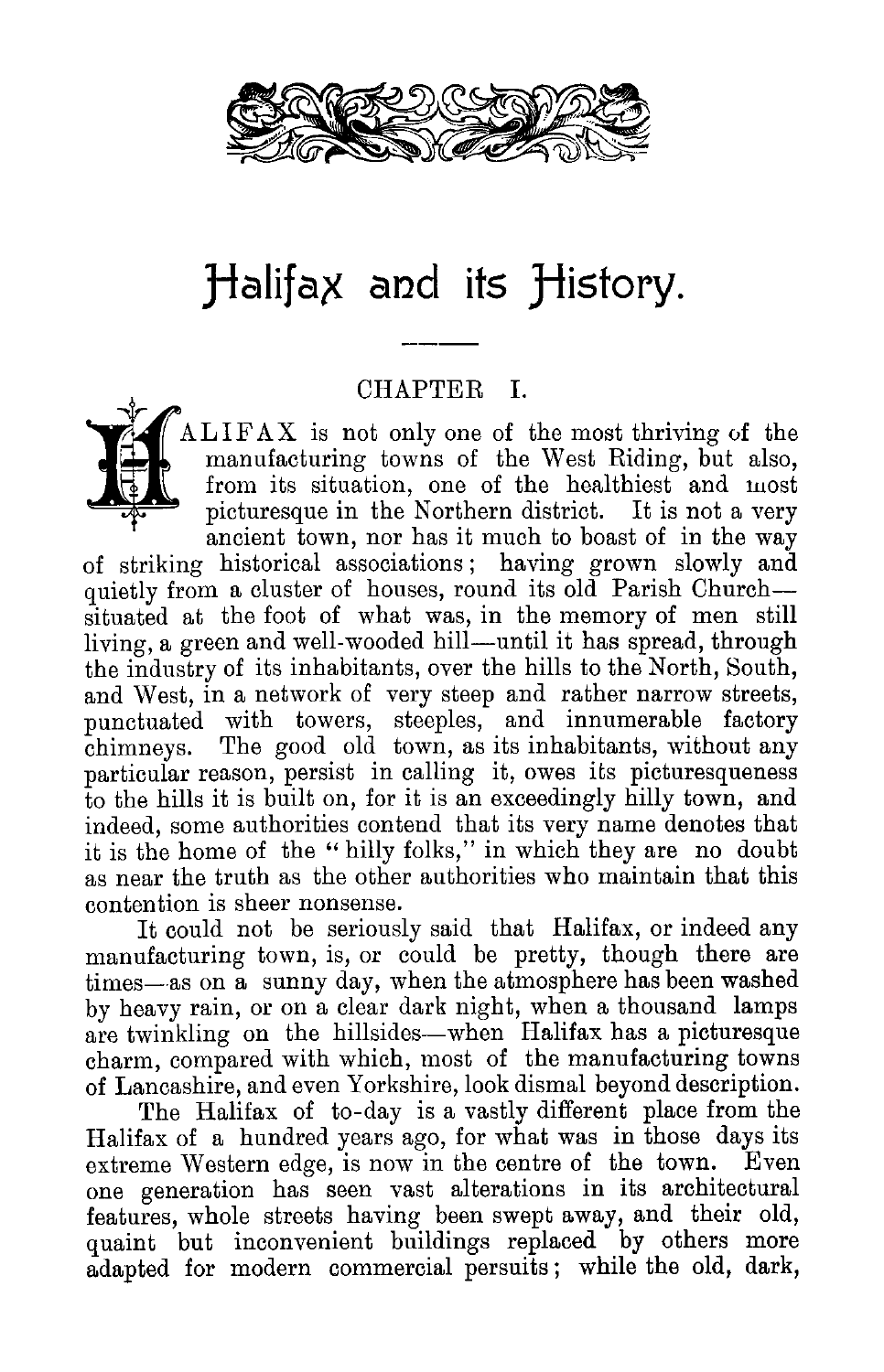*History of Halifax.* 11<br>
and considerably increased in width, though<br>
made still wider, with advantage. And<br>
might has used in the system angle including narrow streets have been considerably increased in width, though they might have been made still wider, with advantage. And though it is not all it might be, yet, in character, architecture, and convenience, Halifax will bear favourable comparison with any town of its class in the two counties: for its streets are fairly wide and moderately straight, its buildings, all of stone, are convenient and substantial, while some of them—as the new markets, and the new bank, in Commercial Street—are actually handsome.

And so what were the rural suburbs of the old town, are now the centre of the new one; while the old town, in the precincts of the Parish Church, has been gradually overtaken by shabbiness and decay. And thus, whatever Halifax may be on a closer acquaintance, to the stranger who approaches it by railway, through the old Halifax of bye-gone days, it presents a picture of gaunt forbidding ugliness, that is calculated to appal the boldest. On the one hand, the stranger sees an ugly jumble of grimy unhandsome dyeworks, coal yards, and wool warehouses, huddled along the banks of an unpleasant sewer-like " beck " or stream. On the other, the gaunt cinder strewn Beacon Hill rises, steep, featureless, and forbidding, with a few rows of dingy cottages and untidy hen-houses clinging to its bare sides and perched on its steep shoulders, looking down on the dun-coloured canal that creeps round the scarlet gasometers at its dirty foot ; the drear despiriting picture being surmounted by a writhing cloud of dark brown smoke, the principal contribution of commercial prosperity to the pictorial effect.

And though this is a truthful sketch, and cannot by any stretch of the imagination be called a prepossessing one, most visitors, when they improve their acquaintance with the town, admit that it betters their anticipations, and has, like the people who made it and live in it, many good qualities and picturesque characteristics, that do much to efface their first impressions. These visitors may sometimes complain that our Town Hall is over-decorated, and too carefully concealed from observation ; that our one fine bridge has no water under it ; may complain of the dense factory smoke that hovers over us, in spite of nuisance inspectors, and penal bye-laws that are somehow seldom invoked ; may hint that we have a more than ample supply of publichouses, but no good hotels ; may profess to be amused because we have built a magnificent municipal market for the sale of trivial articles ; and may laughingly assert that we have an elaborate coat of arms, as to the origin or significance of which no two authorities were ever known to agree, but which almost everyone admits to be utterly unappropriate. Yet in spite of all these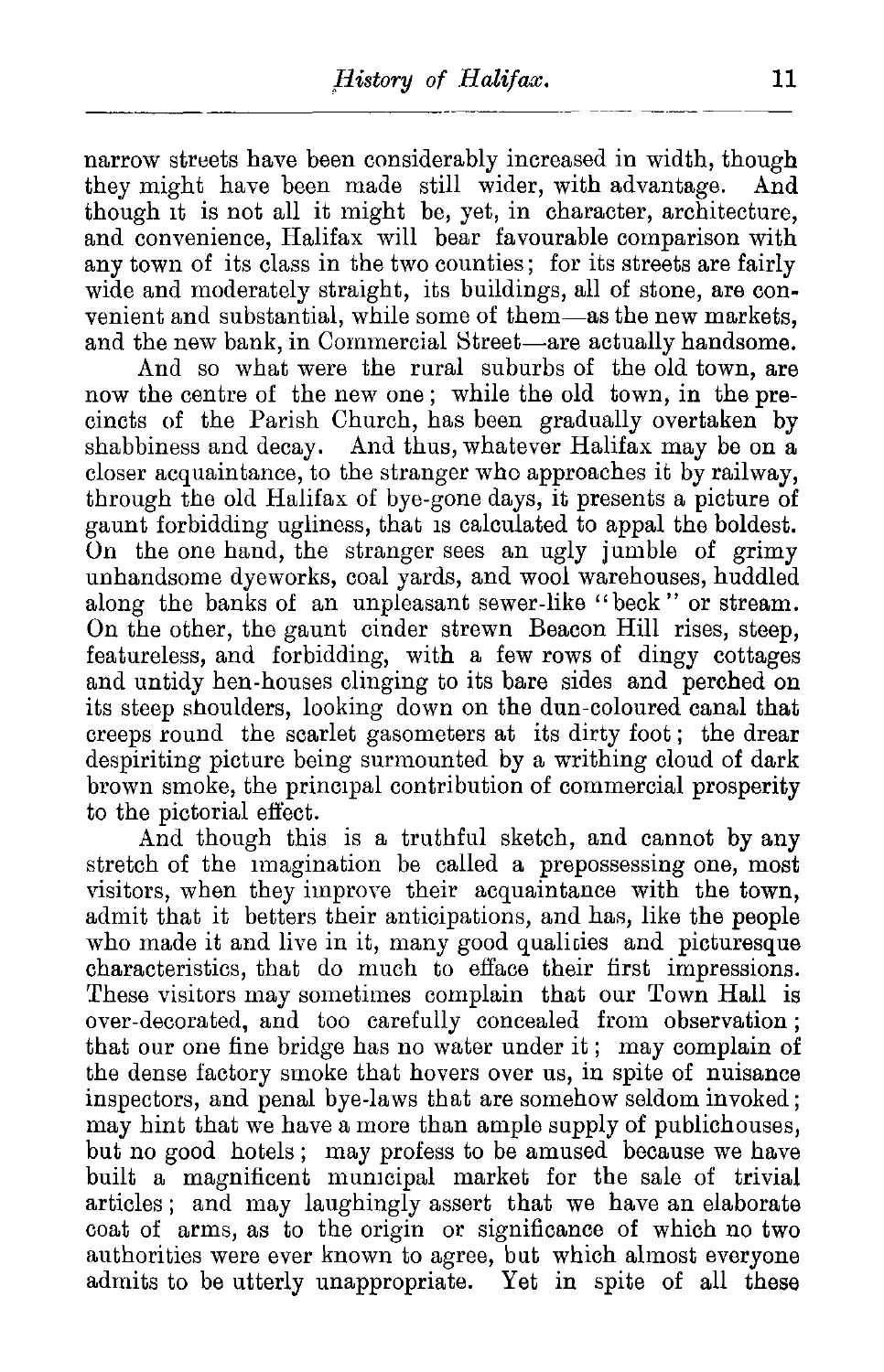12 *History of Halifax.*<br>
<u>Philosophyte and</u><br> *History of Halifax.*<br>
<u>Philosophyte</u> is presented a remarks by jocular visitors, they are critical remarks by jocular visitors, they are bound to admit, on a closer acquaintance, that Halifax is a good place to trade in, and not by any means a bad one to live in ; and more than that it would be unreasonable to expect of anyone who does not view our town through the glamour of old association. And now for a brief and not too serious sketch of the Halifax of bye-gone times, which is respectfully offered to the readers as a semi-jocular presentiment of historical facts, which are, at best of doubtful authenticity.

Halifax has little in the way of historical associations, and is only known to the outside world by its old harsh and repulsive gibbet laws, and a ribald verse which couples it with Hull and the nether regions, as a place the sinner prays to be delivered from. As to its name there are many conjectures, none of which are satisfactory. Camden, the antiquary, who was in this neighbourhood in the sixteenth century, refers to Halifax as a very famous town, but neglects to mention what it was famous for, and admits that its name "is of no great antiquity." It appears to have been inhabited, in very early times, probably by ignorant savages who didn't know any better, for it is said that earth mounds and stone implements have been discovered on the moorlands of the neighbourhood; explorations of which have brought to light some burial urns containing burnt human remains, that may, or may not, be relics of a primitive cookery. The owners of these baked fragments are supposed to have been sun worshippers from the far east. It is also said that they had no temples, but worshipped the rising sun from the hill tops, though it is impossible to burk the fact that a locality where the sun is often invisible for weeks together, was peculiarly unsuitable for the exercise of those religious duties.

The Romans appear also to have passed through this locality, but only on their way to other places, not, it appears, being impressed with its desirability as a place of residence. Roman coins have been discovered in some parts of the Parish, and there are remains which indicate that the iron stone was worked and smelted by the Romans, no doubt on account of the plentiful supply of dwarf oaks on the hillsides, which made admirable fuel. It is also supposed that a Roman road, like the men who made it, passed through Halifax; but no vestiges of it are now discoverable. There is evidence however that the Anglo Saxons settled in the valley of the Calder, but allowances should be made for them, as they may have been compelled by circumstances to do so. And as the greater portion of the Parish was included, at that time, in the forest of Hardwick, where the